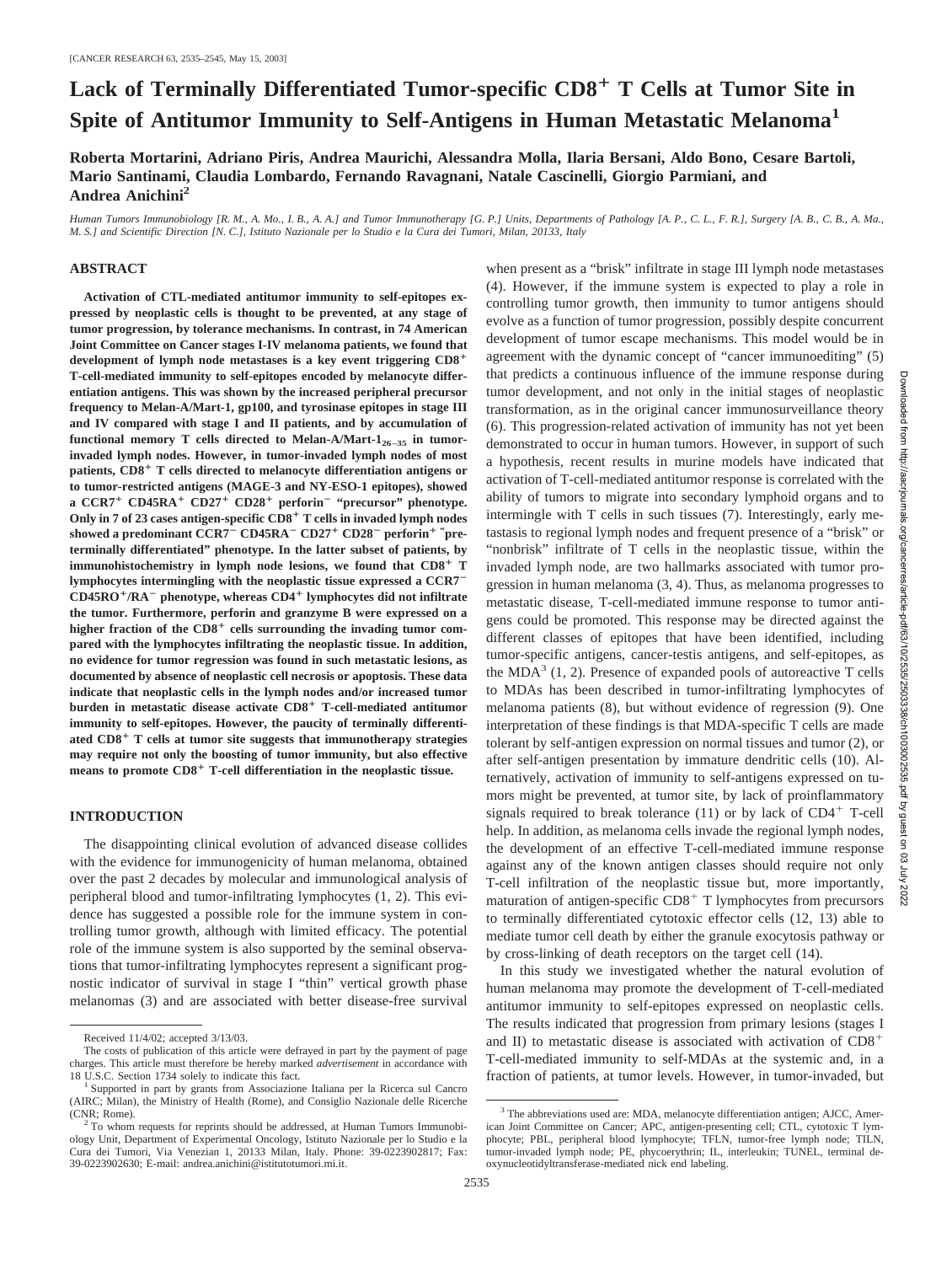not in TFLNs from the same nodal basin,  $CD8<sup>+</sup>$  T cells showed a precursor phenotype, or their maturation was skewed toward a preterminally differentiated state. Furthermore,  $CD8<sup>+</sup>$  T lymphocytes intermingling with neoplastic cells were defective for expression of key proteins for CTL activity mediated by the granule exocytosis pathway (14). These results have implications for understanding the natural evolution of human melanoma and for the design of immunotherapy protocols, and suggest a new mechanism of tumor escape.

#### **MATERIALS AND METHODS**

**Patients and Donors.** Informed consent was obtained from the patients. Lymphocytes were isolated from PBLs of HLA-A $*0201$ <sup>+</sup> healthy donors  $(n = 16)$  and HLA-A\*0201<sup>+</sup> melanoma patients  $(n = 74)$  in AJCC stages I-IV (15), and from TILNs  $(n = 44)$  or TFLNs  $(n = 14)$  as described (9). By clinical

staging, performed at time of lymphocyte isolation from PBL or TILN, 21 patients were in AJCC stage I, 2 in stage II, 43 in stage III, and 8 in stage IV. HLA-A\*0201 subtyping was performed by PCR sequence-specific oligonucleotide probe typing as described (9). None of the patients enrolled in this study had been subjected to chemotherapy or any other therapy with immunosuppressive activity before isolation of lymphocytes.

Tetramers and Flow Cytometry. PE-labeled tetramers of HLA-A\*0201 containing peptides from Melan-A/Mart-1 (modified sequence 26–35: ELA-GIGILTV; Refs. 16, 17), gp100 (154–162: KTWGQYWQV; 209–217: IT-DQVPFSV; Ref. 18), Tyrosinase (368–377: YMDGTMSQV; Ref. 19), and Influenza Matrix (58–66: GILGFVFTL; Ref. 20) were provided by the National Institute of Allergy and Infectious Diseases Tetramer Facility and NIH AIDS Research and Reference Reagent Program (Bethesda, MD). Tetramers of HLA-A\*0201 containing MAGE-3<sub>271–279</sub> (21) and NY-ESO-1<sub>157–165</sub> (22) peptides were purchased from ProImmune, Ltd. (Oxford, United Kingdom). Two  $\times$  10<sup>6</sup> cells were stained for 15 min with PE-labeled tetramers at 37°C,



Fig. 1. *Ex vivo* analysis, by flow cytometry, of  $CD8<sup>+</sup>$  T cells with tetramers of HLA-A $*0201$  containing peptides from gp100, tyrosinase, and Melan-A/Mart-1. A, frequency of CD8<sup>+</sup> T cells directed to 4 MDAs in PBL of healthy donors  $(n = 16)$ , and PBL  $(n = 74)$ , TILN  $(n = 44)$ , and TFLNs  $(n = 14)$  removed at the same time from melanoma patients. AJCC stage I and II patients  $(n = 23)$  were analyzed at time of melanoma diagnosis, whereas stage III  $(n = 43)$  and IV  $(n = 8)$  patients at time of surgical removal of TILN. Statistical analysis of data sets was annotated as follows: \*,  $P < 0.05$ ; \*\*,  $P < 0.01$ ; \*\*\*,  $P < 0.001$ ; n.s., not significant. *B*, frequency of circulating Melan-A/Mart- $1_{26-35}$ , gp100<sub>209-217</sub>-<br>and Flu-Matrix<sub>58–66</sub>-specific CD8<sup>+</sup> T cells in PBL of two AJCC stage III melanoma patients remaining disease-free after removal of TILN. The first blood sample (labeled as month 0) was obtained at time of surgical removal of TILN.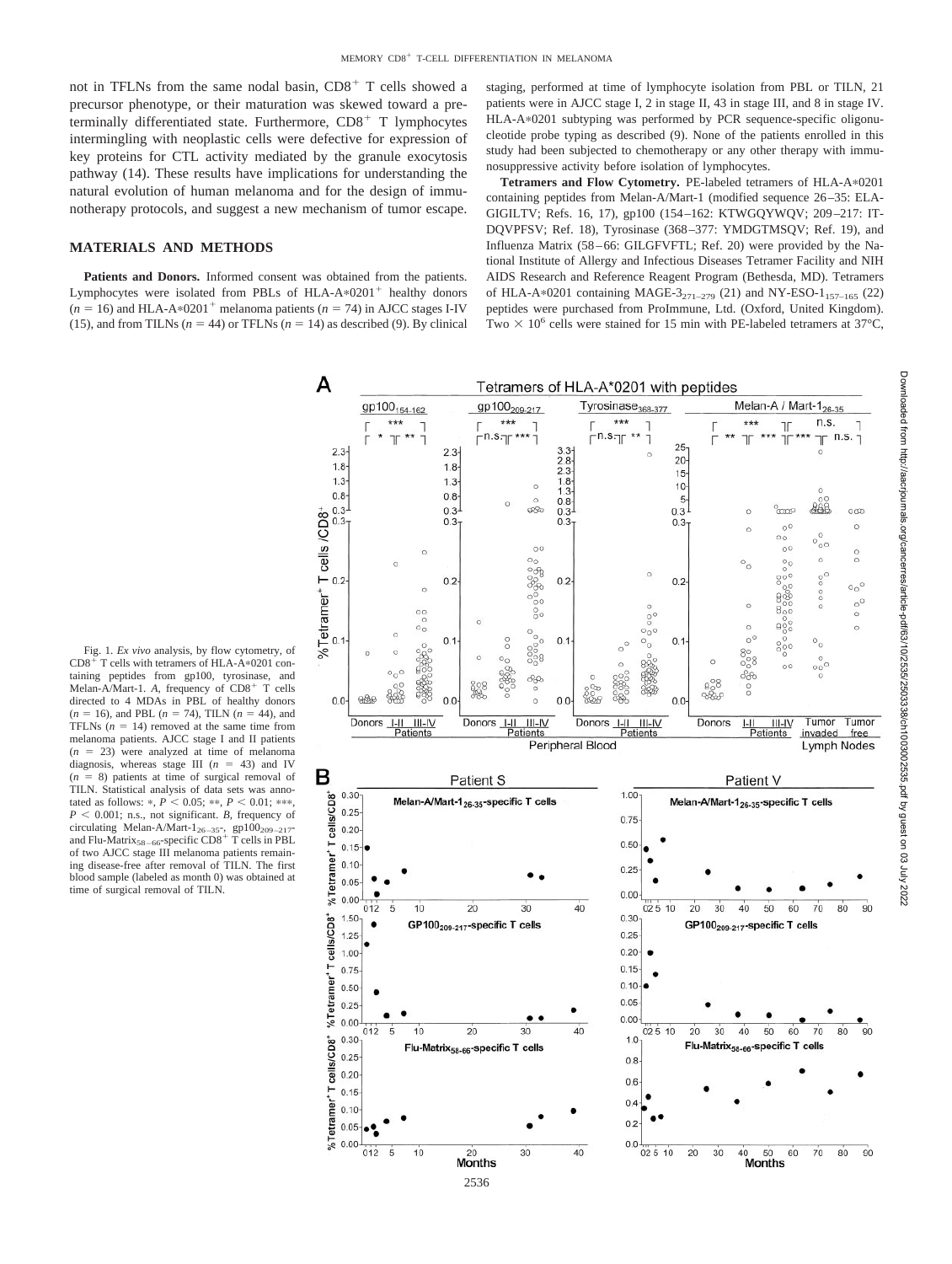then stained for 30 min on ice with other cell surface antibodies. Different combinations of the following mouse antihuman monoclonal antibodies were used: anti-CD8 coupled to PerCp or APC, FITC- or PE-anti-CD45RA or anti-CD45RO, PerCp- or PE-anti-CD3, FITC- or APC-anti-CD27 and anti-CD28 (Becton Dickinson, Milan, Italy). To detect CCR7, cells were stained with IgM anti-CCR7 (BD PharMingen, San Diego, CA), followed by biotinconjugated rat-antimouse IgM and then by Cy-chrome-conjugated streptavidin (BD PharMingen). To detect intracellular perforin or granzyme B, cells were permeabilized with Cytofix/Cytoperm (BD PharMingen) and then stained with FITC anti-Perforin (BD PharMingen), or with PE-antigranzyme B (CLB, Amsterdam, the Netherlands) in the presence of Perm/Wash solution (BD PharMingen). Acquisition and analysis by four- or three-color flow cytometry was carried out by a dual-laser FACScalibur cytofluorimeter (Becton Dickinson) using the Cellquest software. Negative controls for tetramer staining included PBL from HLA-A 0201 healthy controls.

**T-Cell Activation.** Lymphocytes from peripheral blood or TILN were cultured for 2 weeks with HLA-A\*0201<sup>+</sup> T2 cells either empty or loaded with 0.1, 1, or 10  $\mu$ g/ml of Melan-A/Mart-1<sub>27-35</sub> peptide as described (9). Frequency of tetramer<sup>+</sup> T cells in the  $CD8$ <sup>+</sup> fraction was analyzed before and at the end of culture. The frequency of tetramer<sup>+</sup> T cells found at the end of culture was plotted against the peptide concentration (in  $\mu$ M). The dose of antigen required to achieve a 2-fold increase in frequency, compared with the initial frequency of peptide-specific T cells, was then estimated by linear regression analysis.

**Intracellular IFN- Detection.** Lymphocytes from peripheral blood, TILN, or short-term T-cell cultures activated with peptide-loaded T2 cells were stained with PE-tetramers for 15 min at 37 °C and then were stimulated in the presence of 2  $\mu$ M Melan-A/Mart-1<sub>26-35</sub> or gp100<sub>209-217</sub> peptides for 4-6 h. After the first hour GolgiStop (BD PharMingen) was added. Cell surface staining was then carried out with PerCp-anti-CD8, followed by cell permeabilization with Cytofix/Cytoperm and then by staining with APC anti-IFN- $\gamma$ monoclonal antibody in the presence of Perm/Wash solution. Expression of IFN- $\gamma$  was then analyzed by flow cytometry after imposing a double gating for  $CD8<sup>+</sup>$  and tetramer<sup>+</sup> T cells (12).

**Immunohistochemistry.** Immunohistochemical analysis of consecutive sections from routinely formalin or Bouin 's fixed and paraffin-embedded specimens, or from frozen tissues, was performed as described (9). The following antibodies were used: anti Melan-A/Mart-1, (Novocastra Laboratories, Newcastle upon Tyne, United Kingdom), anti-gp-100 (Dako, Glostrup, Denmark), anti-CD3 (Novocastra), anti-CD8 (Dako), anti-CD45RO (Dako), anti-Perforin (BD PharMingen), anti-Granzyme B (Monosan, Uden, the Netherlands), anti-CCR7 (BD PharMingen), anti-GMP-17/TIA-1 (Beckman Coulter, Fullerton, CA), anti-Ki-67 (MIB-1 antibody; Immunotech, Marseille, France), anti-HLA-A2 (clone CR11.351; Ref. 23), and anti-NY-ESO-1 (D8.38 antibody; Ref. 24). Granzyme  $B^+$  and perforin<sup>+</sup> lymphocytes in TILN were counted after acquiring digital images of 10 areas of tissue sections (at  $\times$ 400 on a Zeiss Axiovert 100 microscope), each including both lymph node tissue and tumor tissue. Images of the corresponding fields stained with anti-CD8 mAb in serial sections were used to count intratumoral and extratumoral  $CD8^+$ cells. Apoptosis was detected with the terminal deoxynucleotidyltransferase *in situ* apoptosis detection kit (Genzyme, Cambridge, MA) according to the manufacturer 's instructions.

**Statistical Analysis.** The data sets of frequency of T cells recognized by each of the tetramers in PBL of donors and patients, as well as in TILN and TFLN of patients, were not distributed normally, as indicated by Kolmogorov-Smirnov statistics. A nonparametric statistical analysis (Kruskal-Wallis test) followed by Dunn 's multiple comparison test was used.

# **RESULTS**

**MDA-specific T-Cell Precursor Frequency: Relationship with Clinical Stage in Peripheral Blood and Epitope-specific Accumu**lation at Tumor Site. By staining CD8<sup>+</sup> T cells from PBLs with tetramers of HLA-A\*0201 containing  $gp100_{154-162}$ ,  $gp100_{209-217}$ , Melan-A/Mart- $1_{26-35}$ , and tyrosinase<sub>368-377</sub> peptides (16-19) we found a significant difference between healthy donors and AJCC stage I+II patients for the frequency of  $CD8<sup>+</sup>$  T cells directed to  $gp100_{154-162}$  and Melan-A/Mart- $1_{26-35}$  epitopes (Fig. 1A). The two

| 'Frequency of tetramer <sup>+</sup> T cells directed to                                   |                                        | Melan-A/Mart-1 <sub>26-35</sub> Flu-Matrix <sub>58-66</sub> |  |
|-------------------------------------------------------------------------------------------|----------------------------------------|-------------------------------------------------------------|--|
|                                                                                           |                                        | $gp100_{209-217}$                                           |  |
|                                                                                           |                                        | $+\rangle +$                                                |  |
|                                                                                           | Flu-Matrix <sub>58-66</sub>            |                                                             |  |
|                                                                                           |                                        |                                                             |  |
|                                                                                           |                                        |                                                             |  |
|                                                                                           | Melan-A/Mart- $1_{26-35}$              | $+\frac{1}{2}$                                              |  |
| CCR7/CD45RA phenotype of gated CD8 <sup>+</sup> tetramer <sup>+</sup> T cells directed to |                                        |                                                             |  |
|                                                                                           |                                        |                                                             |  |
|                                                                                           |                                        | $+\frac{1}{x}$                                              |  |
|                                                                                           |                                        | $+\rightarrow$                                              |  |
|                                                                                           | $\mathcal{L}^{100}$ <sub>209-217</sub> | $-\$ $-\$                                                   |  |
|                                                                                           |                                        |                                                             |  |
|                                                                                           |                                        | $+\frac{1}{x}$                                              |  |
|                                                                                           |                                        |                                                             |  |
|                                                                                           |                                        | l'issue                                                     |  |

Table 1 Flow cytometry analysis for the expression of CCR7 and CD45RA on CD8<sup>+</sup> T cells directed to gp100<sub>209-217</sub>, Melan-A/Matr1-1<sub>26-35</sub> and Influentsa-Matrix<sub>38-66</sub> epitopes in PBL, TILN, and TFLN of melanoma patients

Table 1 Flow cytometry analysis for the expression of CCR7 and CD45RA on CD8<sup>+</sup> T cells directed to gp100<sub>209-217</sub>, Melan-AMatr1<sub>-30-35</sub> and Influenza-Matrix<sub>58-06</sub> epitopes in PBL, TILN,

and TFLN of melanoma patients

 Percentage of positive cells (mean value, with range in brackets) for each of the four possible CCR7/CD45RA phenotypes is reported. nd, not done.  $^b$  Frequency of tetramer  $^+$  T cells (mean value, with range in brackets) is expressed as % of positive cells/CD8 $^+$  lymphocytes.

*abc*<sup>7</sup> The two groups of TILN (7 patients 16 patients) identified by high *versus* low frequency to Melan-A/Mart-1 epitope differ for the proportion of tetramer<sup>+</sup> T cells expressing a CCR7<sup>+</sup>/CD45RA<sup>+</sup> and a CCR7<sup>-</sup> CD45RA<sup></sup>

 $CD45RA^-$ phenotype  $+$  T cells expressing a CCR7  $^+$  /CD45RA  $^+$  and a CCR7  $^ (P < 0.001)$ . É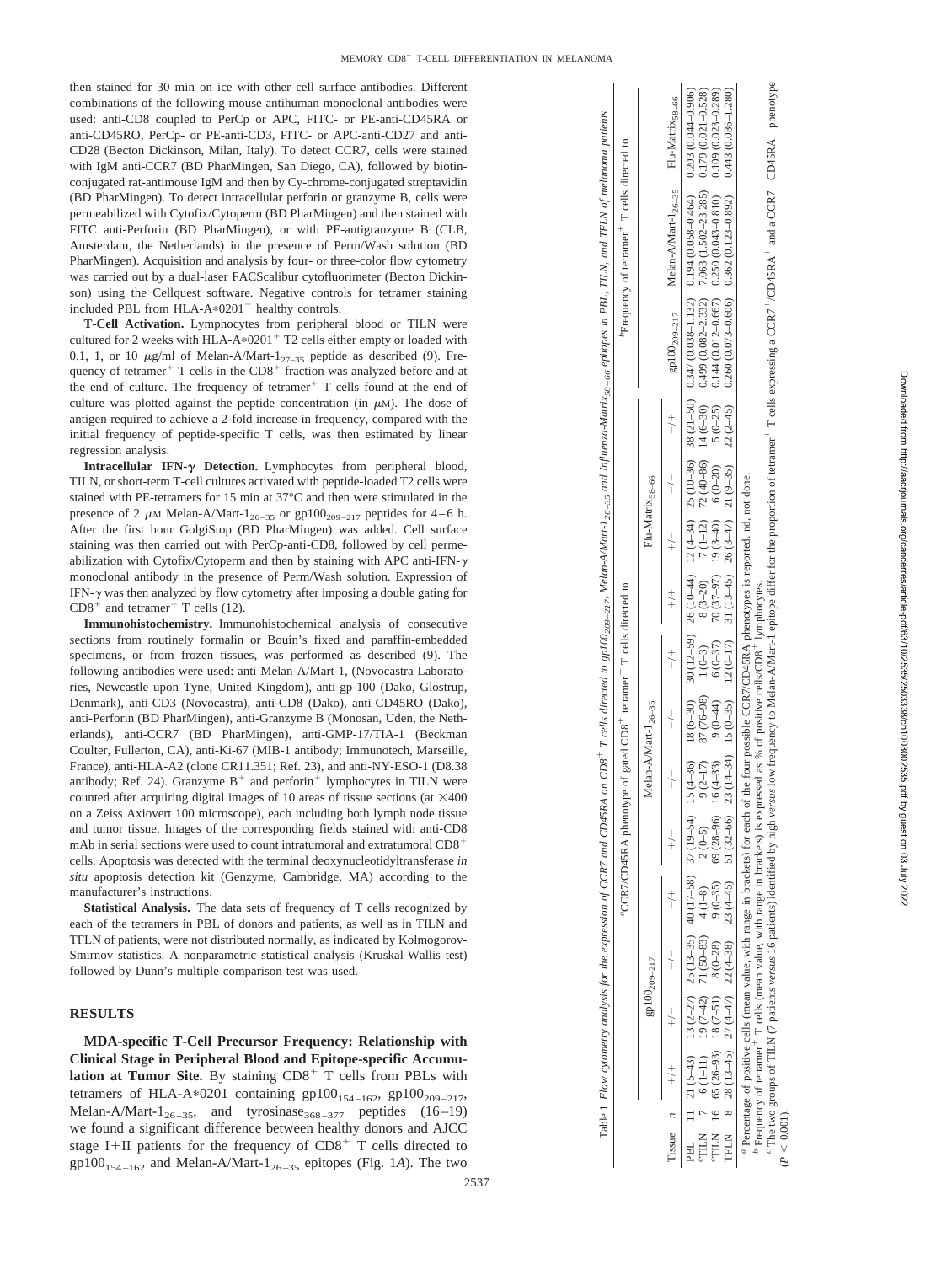Table 2 *Flow cytometry analysis for expression of CCR7 and CD45RA on CD8<sup>+</sup> T cells directed to MAGE-3<sub>271–279</sub> and NY-ESO-1<sub>157–165</sub> in TILN and TFLN of melanoma patients*

| "CCR7/CD45RA phenotype of gated $CD8+$ tetramer <sup>+</sup> T cells directed to                                                                |          |                                            |                          |                       |                       |                          |                          |                       |                       |                                                                         |                                                  |  |
|-------------------------------------------------------------------------------------------------------------------------------------------------|----------|--------------------------------------------|--------------------------|-----------------------|-----------------------|--------------------------|--------------------------|-----------------------|-----------------------|-------------------------------------------------------------------------|--------------------------------------------------|--|
|                                                                                                                                                 |          | $MAGE-3_{271-279}$<br>$NY-ESO-1_{157-165}$ |                          |                       |                       |                          |                          |                       |                       | $P$ Frequency of tetramer <sup><math>+</math></sup> T cells directed to |                                                  |  |
| <b>Tissue</b>                                                                                                                                   | n        | $+/+$                                      |                          | $-/-$                 | $-/+$                 | $+/+$                    | $+/-$                    | $-/-$                 | $-/+$                 | MAGE- $3_{271-279}$                                                     | NY-ESO-1 <sub>157–165</sub>                      |  |
| TILN<br><b>TFLN</b>                                                                                                                             | 19<br>6. | 79 (28-99)<br>81 (75–99)                   | 13 (1–44)<br>$17(11-22)$ | $6(0-41)$<br>$2(0-7)$ | $2(0-18)$<br>$1(0-6)$ | 81 (28–98)<br>88 (76–97) | $14(2-36)$<br>$11(3-24)$ | $3(0-26)$<br>$0(0-2)$ | $2(0-15)$<br>$0(0-1)$ | $0.256(0.027-0.632)$<br>$0.192(0.075 - 0.433)$                          | $0.178(0.021 - 0.571)$<br>$0.177(0.042 - 0.476)$ |  |
| <sup>a</sup> Percentage of positive cells (mean value, with range in brackets) for each of the four possible CCR7/CD45RA phenotypes is reported |          |                                            |                          |                       |                       |                          |                          |                       |                       |                                                                         |                                                  |  |

<sup>a</sup> Percentage of positive cells (mean value, with range in brackets) for each of the four possible CCR7/CD45RA phenotypes is reported.<br><sup>b</sup> Frequency of tetramer<sup>+</sup> T cells (mean value, with range in brackets) is expresse

subsets of patients (stage I+II *versus* III+IV) differed for the proportion of  $CD8<sup>+</sup>$  T cells directed against all four of the MDA epitopes. gp100<sub>209-217</sub>- and Melan-A/Mart-1<sub>26-35</sub>-specific T cells showed the most marked and significant increase in metastatic patients compared with stage I+II patients (Fig.  $1A$ ). In addition, we found a significant accumulation of MDA-specific T cells in 44 TILNs compared with PBLs of the same patients, but only for Melan-A/Mart-1<sub>26–35</sub>-specific T cells (Fig. 1*A*), and not for gp100-, tyrosinase-, or influenza-matrix-specific T cells (data not shown). Frequency of T cells directed to all four of the MDA epitopes and to Influenza-Matrix<sub>58–66</sub> peptide (20) did not differ in TILN compared with TFLNs removed at the same time from the same nodal basin (Fig. 1*A*; for Melan-A/Mart-1-specific T cells; data not shown).

Analysis of Melan-A/Mart- $1_{26-35}$ - and gp100<sub>209-217</sub>-specific T cells in PBLs of patients who remained disease-free after removal of TILN indicated a progressive reduction in the frequency of circulating peptide-specific T cells during a follow-up of 34 or 88 months after surgery (Fig. 1B), a trend not found in Flu-matrix-specific T cells (Fig. 1*B*), suggesting that Cytotoxic T lymphocyte precursor frequency in PBL is affected not only by clinical stage but even by actual tumor burden.

**Antigen-specific CD8 T Cells in TILN Show a Precursor or a Preterminally Differentiated Phenotype.** To characterize the maturation stages of CD8<sup>+</sup> T cells in patients, we evaluated gp100<sub>209–217</sub>, Melan-A/Mart-1<sub>26–35</sub>, and Flu-Matrix<sub>58–66</sub>-specific T cells in PBL, TILN, and TFLN of stage III metastatic patients for expression of CCR7 and of CD45RA. In PBL and in TFLN a predominant phenotype was not found, although the  $CCR7<sup>+</sup> CD45RA<sup>-</sup>$  subset was the least represented in PBL (mean:  $12-14\%$  of the tetramer<sup>+</sup> T cells). However, in both PBL and TFLN, all of the maturation stages were observed, including terminally differentiated  $CCR7$ <sup>-</sup> $CD45RA$ <sup>+</sup> cells (Table 1). In contrast, TILN split into two subsets: in 7 of 23 patients, gp100, Melan-A/Mart-1, and Flu-matrix-specific T cells showed a predominant CCR7<sup>-</sup> CD45RA<sup>-</sup> phenotype, a "preterminal" stage of differentiation, according to the model put forward by Champagne *et al.* (12). Interestingly, these 7 TILNs included all of the lesions with a very high ( $>1.5\%$  of all CD8<sup>+</sup> T cells) frequency of Melan-A/Mart- $1_{26-35}$ -specific T cells ( $P < 0.001$  for the association of phenotype with tetramer frequency in the two groups of lesions; see legend to Table 1). In the remaining 16 TILNs, the tetramer<sup>+</sup> T cells showed a predominant  $CCR7^+$  CD45RA<sup>+</sup> precursor phenotype (Table 1). Furthermore, analysis of T cells directed to two tumor-restricted antigens  $(MAGE-3<sub>271–279</sub>$  and NY-ESO-1<sub>157–165</sub> peptides), in TILN and TFLN from the same panel of patients, indicated a predominant CCR7  $CD45RA<sup>+</sup>$  precursor phenotype in nearly all instances (Table 2). Immunohistochemistry for NY-ESO-1 in TILN sections from the same patients indicated that 78% of the lesions expressed this antigen on  $\leq 10\%$  of the neoplastic tissue (data not shown), suggesting that the predominant precursor phenotype of NY-ESO-1-specific T cells may be related to defective tumor antigen expression in the neoplastic tissue.

Down-regulation of CCR7 in  $CD8<sup>+</sup>$  T cells can be associated with up-regulation of cytotoxic factors as perforin (12, 13). By flow cytometry, we then looked in TILN and TFLN at the perforin phenotype of T cells stained by tetramers to a MDA (Melan-A/Mart- $1_{26-35}$ ) or to a tumor-restricted peptide (MAGE-3 $_{271-279}$ ). In TILN, we found perforin expressed mainly in the subset of Melan-A/Mart-1-specific T cells with a  $CCR7$ <sup>-</sup> phenotype (group of 4 patients in Table 3) and less frequently in those with a predominant  $CCR7<sup>+</sup>$  phenotype (group of 8 patients in Table 3). Melan-A/Mart-1-specific T cells in TFLN were mainly  $CCR7^+$  and perforin<sup>-</sup>(Table 3). A similar  $CCR7^+$ perforin<sup>-</sup> phenotype was expressed even by the MAGE-3-specific T cells in both TILN and TFLN (Table 3).

We then characterized  $CD3^+$  CD8<sup>+</sup> cells and MDA-specific T cells in TILN for expression of CD27 and CD28 to evaluate  $CD8<sup>+</sup>$  T-cell differentiation as defined by Appay *et al.* (13). In patients (as in patients #13, #14, and #15) belonging to the subset with a predominant precursor phenotype (CCR7<sup>+</sup> CD45RA<sup>+</sup>), the gp100<sub>209-217</sub>and Melan-A/Mart- $1_{26-35}$ -specific T cells were mostly CD27<sup>+</sup>  $CD28^+$ , an "early" stage along the differentiation pathway (Fig. 2). In TILNs where MDA-specific T lymphocytes showed a predominant  $CCR7$ <sup>-</sup>  $CD45RA$ <sup>-</sup> phenotype (as in patients #3, #4, and #5), these cells expressed mostly the early  $(CD27<sup>+</sup> CD28<sup>+</sup>)$  and intermediate  $(CD27<sup>+</sup>, CD28<sup>-</sup>)$  stages of differentiation, but not the CD27<sup>-</sup>  $CD28^-$  phenotype associated with the "late" maturation stage (Ref. 13; Fig. 2). The CD27/CD28 phenotype of tetramer<sup>+</sup> T cells was in agreement with that shown by the bulk  $CD3^+$  CD8<sup>+</sup> T-cell population in the two groups of patients (Fig. 2) and with the phenotype for these markers expressed by Flu-Matrix<sub>58–66</sub>-specific T cells in TILN (data not shown).

Taken together these data suggest that partially differentiated  $CD8<sup>+</sup>$  T cells directed to MDA epitopes can be found in TILN lesions

Table 3 *Flow cytometry analysis for the expression of perforin and CCR7 in CD8 T cells directed to Melan-A/Mart-126–35 and MAGE-3271–279 from TILN and TFLN of melanoma patients*

|                                           |    |                                    | "CCR7/Perforin phenotype of gated $CD8+$ tetramer <sup>+</sup> T cells directed to |                                       |                                       |                                       |                                           |                                  |                                 |  |  |
|-------------------------------------------|----|------------------------------------|------------------------------------------------------------------------------------|---------------------------------------|---------------------------------------|---------------------------------------|-------------------------------------------|----------------------------------|---------------------------------|--|--|
|                                           |    |                                    |                                                                                    | Melan-A/Mart- $1_{26-35}$             |                                       | MAGE-3 <sub>271-279</sub>             |                                           |                                  |                                 |  |  |
| <b>Tissue</b>                             | N# | $^{+/+}$                           | $+/-$                                                                              | $-/-$                                 | $-$ /+                                | $^{+/+}$                              | $+/-$                                     | $-/-$                            | $-/+$                           |  |  |
| ${}^b$ TILN<br>${}^b$ TILN<br><b>TFLN</b> |    | $8(5-11)$<br>$7(2-15)$<br>$6(3-8)$ | $8(2-20)$<br>$80(40-97)$<br>$86(74-93)$                                            | $17(5-29)$<br>$12(0-53)$<br>$6(0-19)$ | $67(40-85)$<br>$2(0-10)$<br>$2(0-11)$ | $8(3-15)$<br>$10(5-16)$<br>$11(2-27)$ | $90(84-95)$<br>$89(83-95)$<br>$87(71-98)$ | $1(0-4)$<br>$1(0-3)$<br>$1(0-3)$ | $1(0-5)$<br>$0(0-1)$<br>$(0-2)$ |  |  |

*<sup>a</sup>* Percentage of positive cells (mean values with range in brackets) for each of the four possible CCR7/perforin phenotypes is reported.

*<sup>b</sup>* The two groups of TILN (4 patients *versus* 8 patients) were identified by high *versus* low frequency to Melan-A/Mart-1 epitope.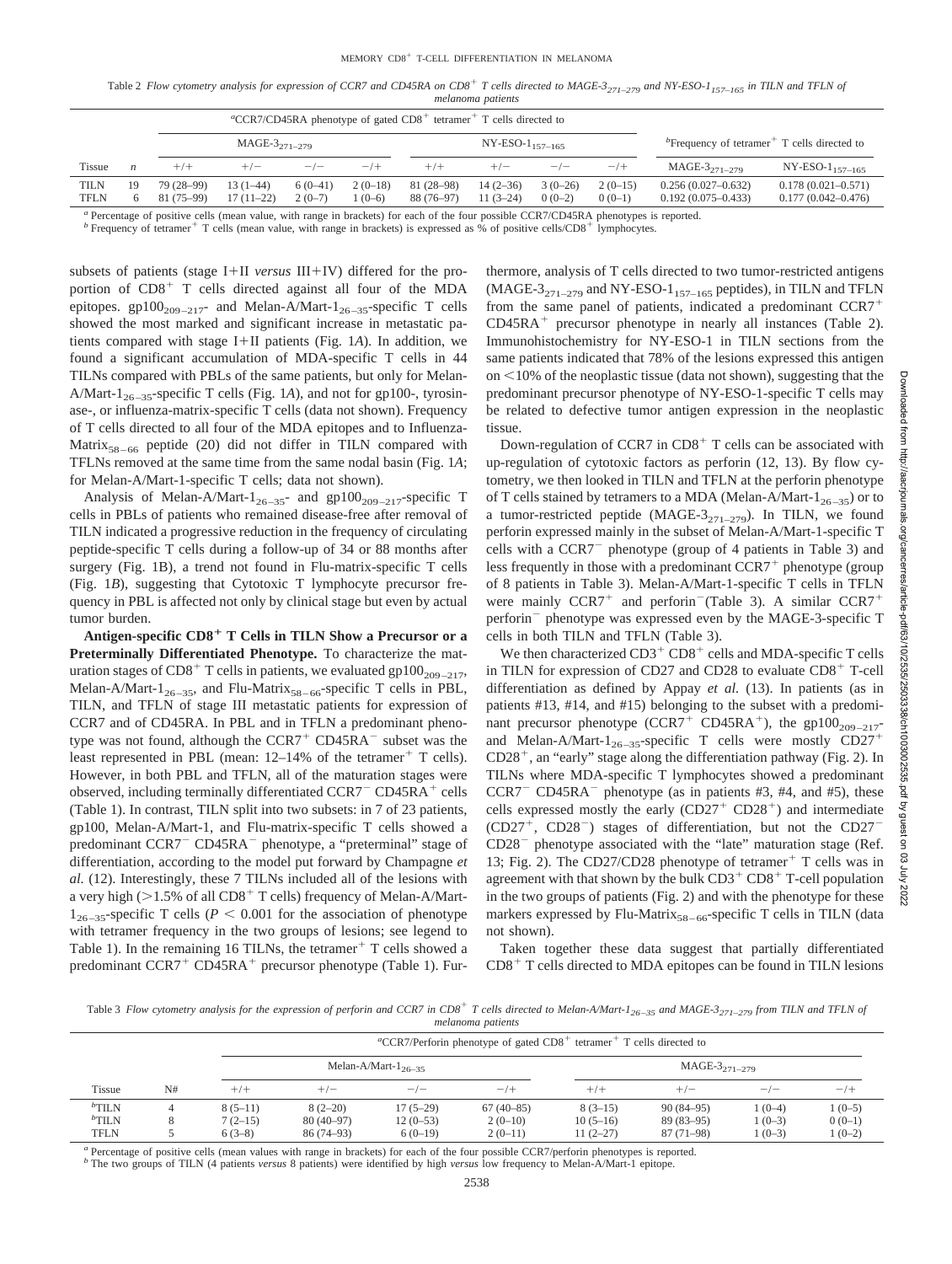

Fig. 2. Four-color flow cytometry analysis of lymphocytes from TILN for the expression of CD27 and CD28 costimulatory receptors. *Dot plots* were gated on the bulk CD3  $CD8<sup>+</sup>$  T-cell population or on MDA-specific T cells identified by HLA-A $*0201$  tetramers with Melan-A/Mart-1 or gp100 peptides. *Numbers* represent percentages of positive cells in each quadrant.

of some metastatic melanoma patients. However, even when differentiation of  $CD8<sup>+</sup>$  T cells took place in TILN, the maturation of the antigen-specific T cells did not reach the terminal/late stages defined either by the  $CCR7$ <sup>-</sup>  $CD45RA$ <sup>+</sup> or  $CD27$ <sup>-</sup>  $CD28$ <sup>-</sup> phenotypes predicted by current models (12, 13).

**Preterminally Differentiated Memory CD8 T Cells in TILN Are Not Functionally Impaired.** To evaluate whether the preterminally differentiated T cells from TILN were functionally competent, tetramer<sup>+</sup> T cells directed to Melan-A/Mart-1<sub>26–35</sub> or gp100<sub>209–217</sub> and showing a predominant ( $>80\%$ ) CCR7<sup>-</sup> CD45RA<sup>-</sup> phenotype were tested for IFN- $\gamma$  production in response to the specific peptide. In such T cells, staining for intracellular IFN- $\gamma$ , after peptide-stimulation, was detected not only after preactivation for 1 week with peptide-loaded APCs but even in freshly isolated lymphocytes (Fig. 3; representative of 6 patients investigated). The latter response was not detected when we tested TILN-derived Melan-A/Mart-1-specific T cells with a predominant  $CCR7$ <sup>+</sup>  $CD45RA$ <sup>+</sup> phenotype (data not shown). Similarly, Melan-A/Mart-1- or gp100-specific T cells containing  $\langle 20\% \rangle$  of CCR7<sup>-</sup> CD45RA<sup>-</sup> cells, and isolated from PBLs, stained for peptide-induced intracellular IFN- $\gamma$  only after preactivation with peptide-loaded APCs (Fig. 3).

Additional evidence for functional competence of CCR7  $CD45RA^ CD8^+$  T cells from TILN were obtained by evaluating antigen-specific proliferation. Melan-A/Mart- $1_{26-35}$ -specific T cells from 12 TILN and 10 PBL samples did not differ for the highest expansion of tetramer<sup>+</sup> T cells (15.8-fold *versus* 15.1-fold increase in frequency in TILN *versus* PBL, respectively) achieved by culture with APCs loaded with a high dose (10  $\mu$ M) of specific peptide. However, Melan-A/Mart-1<sub>26-35</sub>-specific T cells (with a predominant CCR7 CD45RA<sup>-</sup> phenotype) from TILN showed enhanced proliferation at low antigen doses (0.1–1  $\mu$ g/ml), compared with T cells with the same antigen specificity from PBLs (Fig. 4). Linear regression analysis of dose-response curves at peptide doses between 0.1 and 10  $\mu$ M indicated that CCR7<sup>-</sup> CD45RA<sup>-</sup>- Melan-A/Mart-1<sub>26-35</sub>-specific T cells from TILN required a peptide dose  $\sim$  46 times lower than Melan-A/ Mart-1-specific T cells from PBLs  $(P \leq 0.01)$  to achieve the same outgrowth (2-fold increase compared with initial frequency; Fig. 5) in agreement with the concept that antigen-experienced T cells can express increased clonal expansion at low antigen doses compared with naive T cells (25).



Fig. 3. Functional analysis of Melan-A/Mart-1- and gp100-specific T cells from TILN and PBL. Lymphocytes from TILN or PBL, either fresh (1) or preactivated for 1 week with peptide-loaded APCs (2), were stimulated with (+peptide) or without (-peptide) Melan-A/Mart-1<sub>27-35</sub> or gp100<sub>209-215</sub> peptides, and then characterized by flow cytometry for staining<br>by the corresponding tetramers and int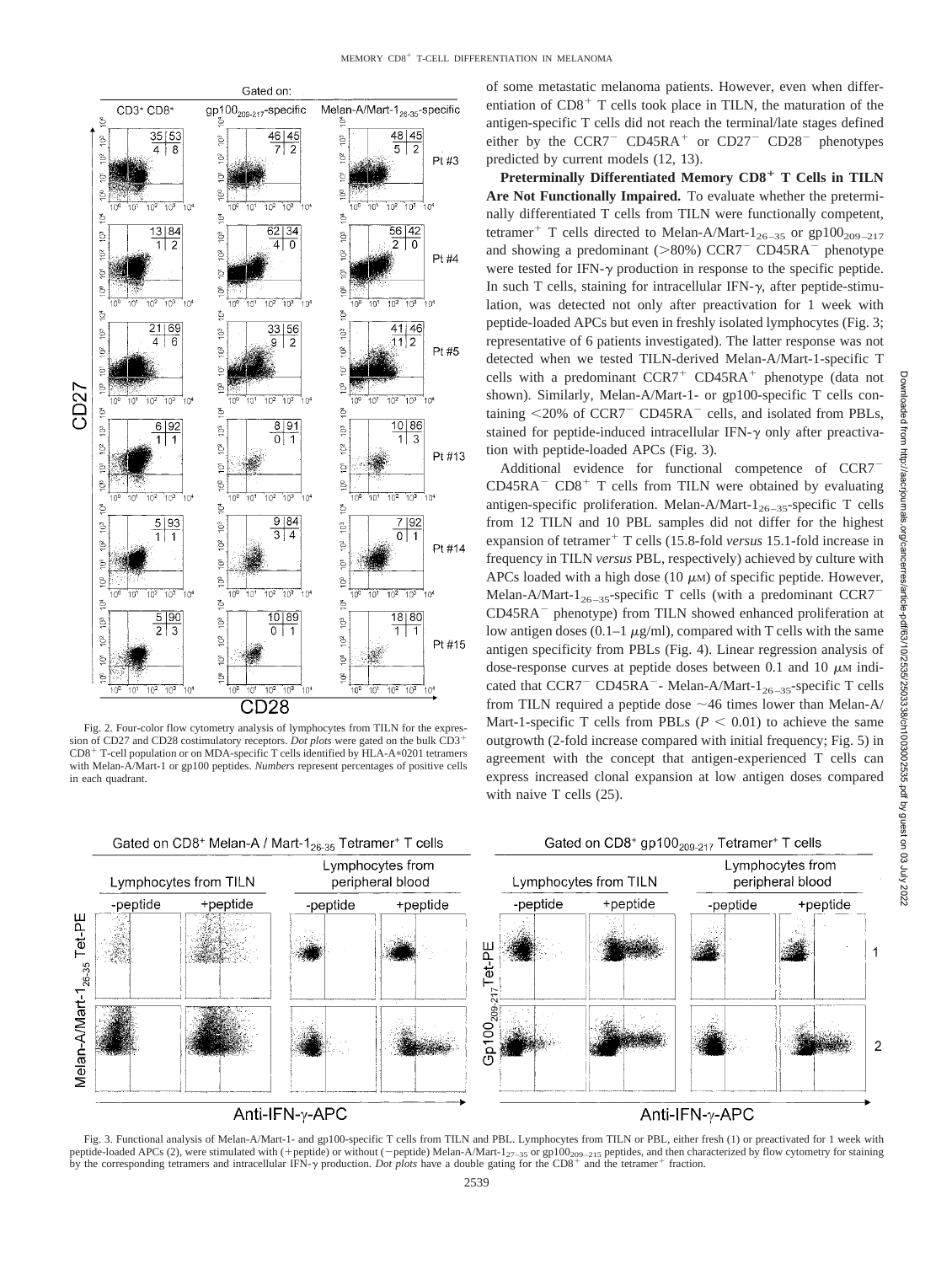

Fig. 4. Enhanced outgrowth of Melan-A/Mart-1 specific T cells from TILN compared with PBL, after stimulation with peptide-loaded APCs. Flow cytometry analysis for the frequency of Melan-A/Mart-1-specific T cells, by tetramer staining, in fresh (day 0) and activated (day  $+14$ ) T cells from TILN and PBL of 2 patients. T cells from TILN and PBL were activated by coculture with T2 cells loaded with the indicated concentrations of Melan-A/Mart- $1_{27-35}$  peptide. Percentage of tetramer<sup>+</sup> cells is shown in the *top left* and *right* quadrants (day 0), or in the *top right* quadrant (day +14) of each *dot plot*.

**CD4 T Cells Do Not Infiltrate the Metastatic Lesions, and CD8 T Cells Intermingling with the Tumor Tissue Are Not Fully Differentiated, Even in the Patients with High Frequency of MDA-specific T Cells in TILN.** To gain additional insight on the maturation stage of  $CD8<sup>+</sup>$  T cells *in vivo* and on the distribution of different T-cell subsets in the metastatic lesions, tissue samples of the same TILNs investigated previously *ex vivo* by tetramer analysis were characterized by immunohistochemistry. Analysis of 44 TILN lesions indicated that  $CD4^+$  lymphocytes could be found in the residual



Fig. 5. Proliferative response of lymphocytes from PBL and TILN to antigen stimulation with peptide-loaded APCs. Lymphocytes from TILN of 12 patients and from PBL of 10 patients were cultured for 2 weeks with APCs loaded with increasing concentrations of Melan-A/Mart-1<sub>26-35</sub> peptide. A CCR7<sup>-</sup>CD45RA<sup>-</sup> phenotype was expressed by 83–98% of the Melan-A/Mart-1-specific T cells in these TILN samples and by 5–27% of the T cells with the same antigen specificity in the PBL samples. Results are shown as the peptide dose  $(\mu)$  needed to achieve a 2-fold increase in peptide-specific T-cell frequency, compared with the initial frequency, as described in "Materials and Methods."  $\Box$ . matched PBL and TILN samples;  $\blacklozenge$ , unmatched TILN samples.

lymph node tissue surrounding the tumor nodules, but such cells were either absent (45% of all TILN lesions investigated) or represented no more than  $1\%$  of the CD3<sup>+</sup> cells (55% of the lesions) into the neoplastic tissue (representative results shown in Fig. 6). In contrast, of 44 TILNs investigated, 33 (75%) contained infiltrating CD3  $CD8<sup>+</sup>$  cells (Fig. 6; data not shown). These 33 lesions included the TILNs from the 7 patients with the highest frequency of T cells to Melan-A/Mart-1 and with a skewed CCR7<sup>-</sup> CD45RA<sup>-</sup> phenotype. In agreement, in the same lesions we found that  $CD8<sup>+</sup>$  cells infiltrating the neoplastic tissue of TILN lacked CCR7 and expressed CD45RO, the reciprocal isoform of CD45RA (Fig. 6). Thus, even by immunohistochemistry, we did not find evidence for terminally differentiated  $(i.e., CCR7^- CD45RO^-/RA^+) CDB^+$  T cells infiltrating the meta-**Reduced Expression of Perforin and Granzyme B in Lympho-**

**cytes That Infiltrate the Neoplastic Tissue and Lack of Tumor Cell Destruction in TILN.** To obtain additional information on the differentiation of  $CD8<sup>+</sup>$  T cells in TILN, tissue sections of invaded lymph nodes were characterized for the expression of markers of cytolytic T-cell granules (GMP-17/TIA1; Ref. 26) and of cytotoxic factors (perforin and granzyme B). Most  $CD3^+$  CD8<sup>+</sup> lymphocytes present in the tumor tissue of TILN showed a granular cytoplasmic staining with an antibody to GMP-17/TIA1 (data not shown). In contrast, we detected staining for perforin and granzyme B in the cytoplasm of only a fraction of the  $CD8<sup>+</sup>$  cells present in the neoplastic tissue. The reduced expression of these cytotoxic factors was observed even in the metastatic lesions from the 7 patients with high frequency of Melan-A/Mart-1-specific T cells in invaded lymph nodes (Fig. 7, *A* and *B*). In particular, in these patients, we found perforin and granzyme B expressed on a higher fraction of the  $CD8<sup>+</sup>$  lymphocytes located in the residual lymph node tissue surrounding the invading tumor, with remarkably fewer positive lymphocytes among those intermingling with the neoplastic tissue (Fig. 7 and Fig. 8). Such incomplete maturation and defective expression of cytotoxic factors in the infiltrating  $CD8<sup>+</sup>$  T cells was not associated with lack of HLA-A2 molecules or MDA on the neoplastic cells. In fact, in a panel of several TILNs the highest frequency of expression of HLA-A2, Melan-A/Mart-1, and gp100 on the neoplastic cells was found in the

static lesions.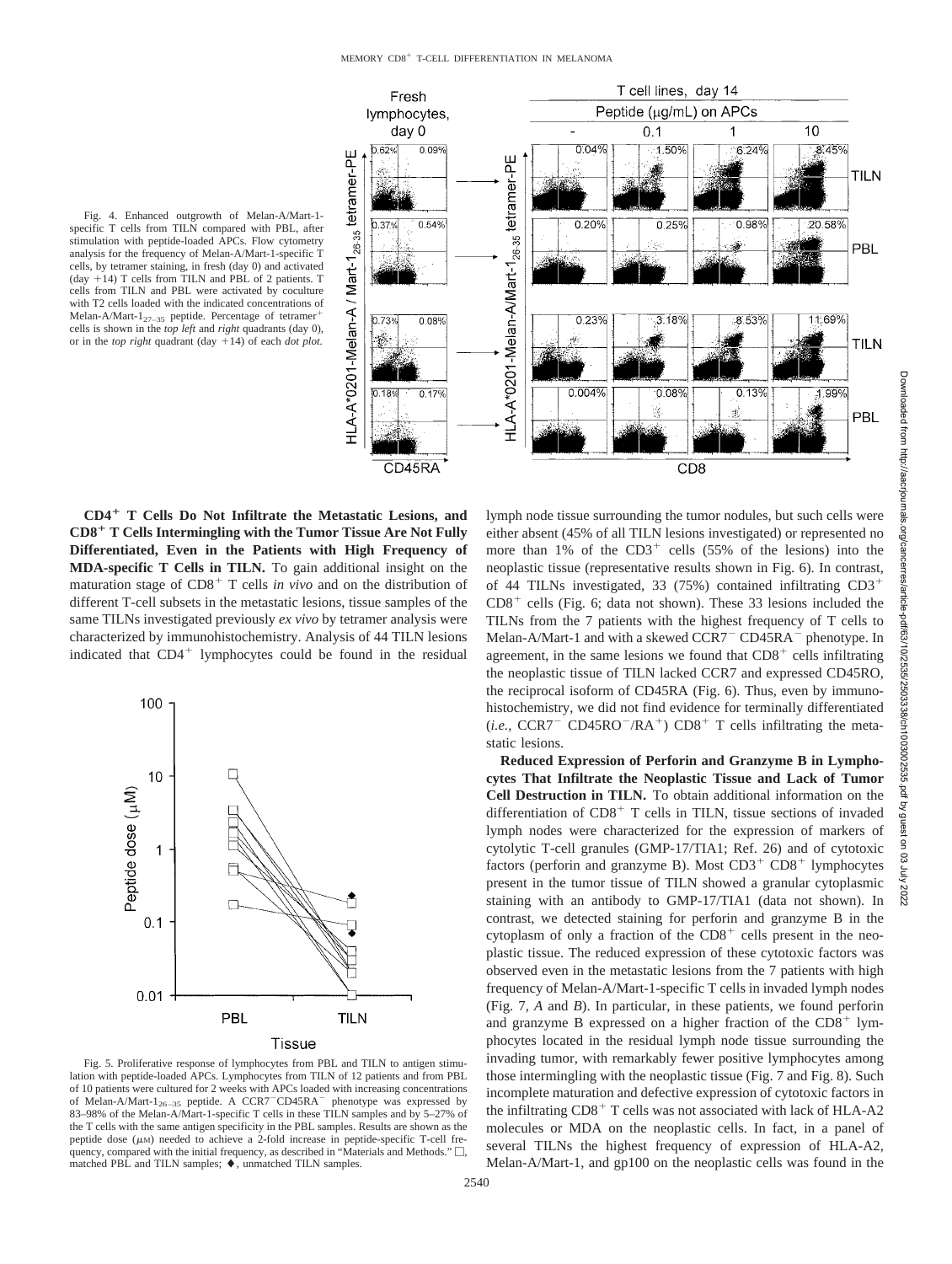Fig. 6. Immunohistochemistry with mAbs to T-cell markers of TILN containing a brisk infiltrate of  $CD3^+$  CD8<sup>+</sup> lymphocytes. Each *row* of *panels* shows consecutive sections stained with the indicated markers. CD4<sup>+</sup> lymphocytes (arrows) can be found only in residual lymph node tissue (*pt #5* and *#6*) surrounding the neoplastic tissue, but not among lymphocytes that infiltrate the tumor. Patients #5, #6, and #7 belong to a subset (of 7 patients) with the highest ( $>1.5\%$  of CD8<sup>+</sup>) T-cell frequency to Melan-A/Mart- $1_{26-35}$  peptide in TILN and with a skewed CCR7<sup>-</sup> CD45RA<sup>-</sup> phenotype in tetramer<sup>+</sup> T cells. In such patients, CCR7 expression was found only on rare (*circled*) melanoma cells but not on infiltrating lymphocytes.



lesions from the 7 patients with the skewed CCR7<sup>-</sup> CD45RA<sup>-</sup> phenotype of  $CD8<sup>+</sup>$  T cells (Fig. 9). Finally, in all of the patients in the panel of TILNs, analysis of invaded lymph node sections for morphological evidence of tumor necrosis and/or regression, or apoptosis (by TUNEL staining), failed to show evidence for tumor destruction in all of the lesions (representative results from 3 patients shown in Fig. 10), suggesting that incomplete  $CD8<sup>+</sup>$  T-cell maturation and reduced expression of cytotoxic factors in  $CD8<sup>+</sup>$  T cells may impair tumor cell destruction in the invaded lymph nodes.

## **DISCUSSION**

We found that progression to metastatic disease in human melanoma is associated with increased peripheral frequency of MDAspecific T cells and with accumulation of functional memory T cells in TILN. Furthermore, the comparison of healthy donors and stage I+II patients indicated that frequency of circulating  $CD8<sup>+</sup>$  T cells directed to  $gp100_{154-162}$  and Melan-A/Mart- $1_{26-35}$  epitopes is increased in a fraction of patients, suggesting that during melanoma progression, activation of antitumor immunity to MDA epitopes can be an earlier event than previously thought on the basis of studies

where patients with advanced disease have been investigated (27, 28). On the other hand, comparison of TILN and TFLN did not provide evidence for increased MDA-specific T-cell frequency in the invaded lymph nodes. This may be because of the limited number of TFLNs that could be analyzed, but, at least for the Melan-A-Mart-1-specific T cells, it suggests that even TFLNs can harbor a significant fraction of tumor-specific T cells in agreement with the possibility of an immune response to tumor antigens that involves several lymph nodes from the same nodal basin.

**July 2022** 

Taken together our results suggest that the immune system of melanoma patients reacts to tumor growth by recognizing neoplastic cells in the invaded lymph nodes and/or changes in the level of MDA load, occurring at time of progression to metastatic disease. This possibility is in agreement with findings obtained in murine models (7), where the presence of T cells intermingling with the tumor nodules in TILN has been shown to represent a relevant factor for the activation of immunity at tumor site.

Differential epitope immunogenicity appears to play a significant role in T-cell accumulation at tumor site, even in the response to different epitopes of the MDA class. In fact, only Melan-A/Mart-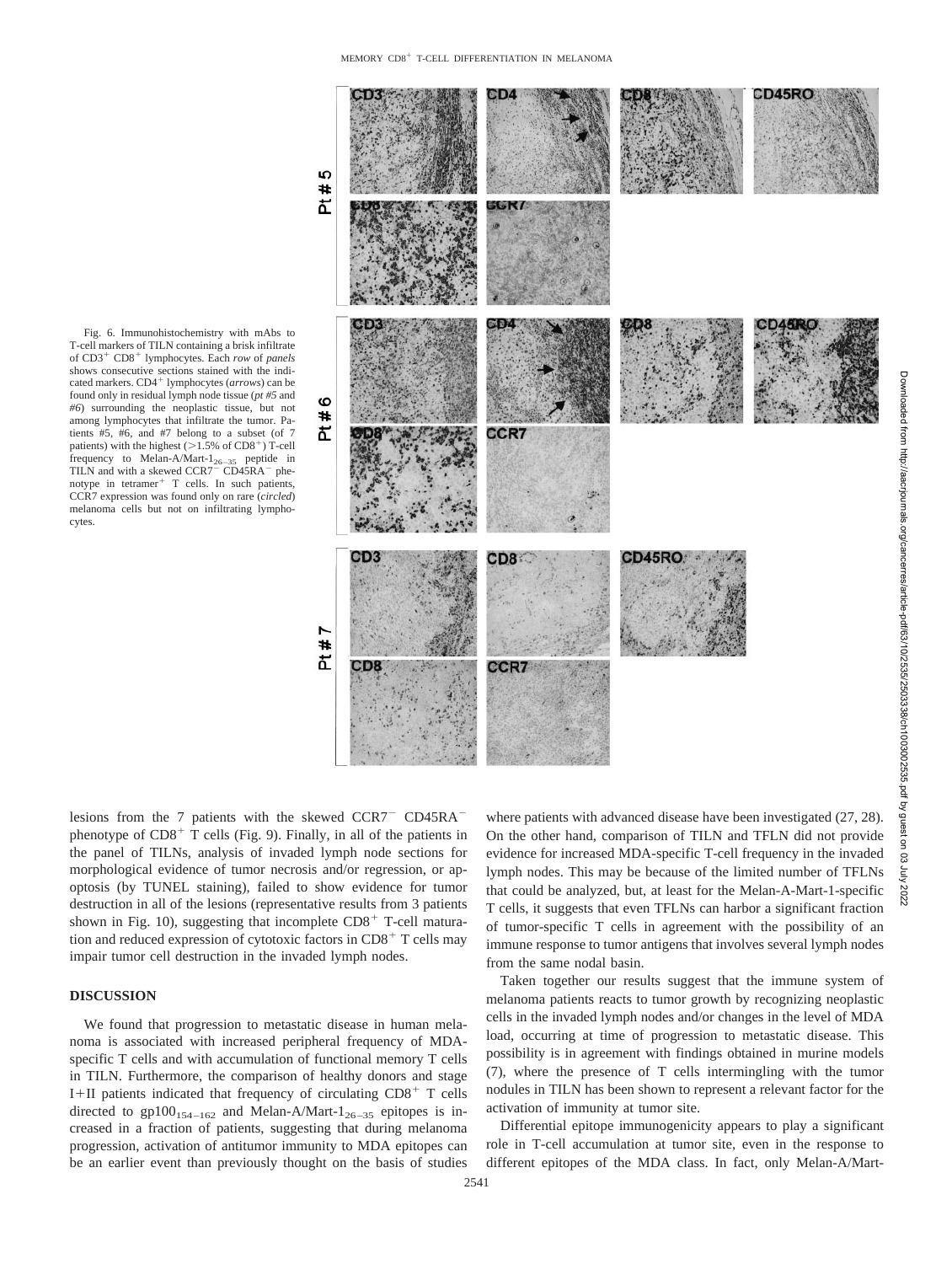

Fig. 7. Expression of cytotoxic factors in TILN. TILN sections from patients #3, #4, #5, #6, #7, #8, all characterized by a brisk  $CD3^+$   $CD8^+$  T-cell infiltrate and a predominant CCR7<sup>-</sup> CD45RA<sup>-</sup> phenotype in MDA-specific T cells, were stained with mAbs to perforin or granzyme B. *A,* patients #3 and #4, the two drawings highlight distribution of perforin<sup>+</sup> lymphocytes in the residual lymph node tissue (*empty*) or in the neoplastic tissue (*shaded*). *B,* expression of perforin and granzyme B in lymphocytes from TILN sections of patients #5, #6, #7, #8. Each *row* of *panels* shows consecutive sections stained with mAbs to the indicated markers. Lymphocytes with a cytoplasmic staining for perforin or granzyme B are *circled*.



 $1_{26-35}$ -specific T cells, of the four MDAs investigated, showed a significant expansion in TILNs compared with PBLs of metastatic patients. This finding cannot be explained solely on the basis of the principle of degeneracy of antigen recognition, *i.e.,* the existence of largely cross-reactive subsets of naive  $CDS<sup>+</sup> T$  cells against this epitope (29). In fact, in patients with the highest frequency of T cells to this peptide, the T cells in TILN did not express a CCR7

 $CD45RA<sup>+</sup>$  "naive" phenotype and recognized the cognate antigen in a functional assay (IFN- $\gamma$  production). Thus, we favor an alternative explanation based on the finding that Melan-A/Mart- $1_{26-35}$  CTL epitope is poorly generated by the immunoproteasome of mature dendritic cells (30). On the basis of the proposed role of professional APCs in maintaining tolerance to self-antigens (10, 31), then epitopes poorly presented by such cells may not induce tolerance (32). There-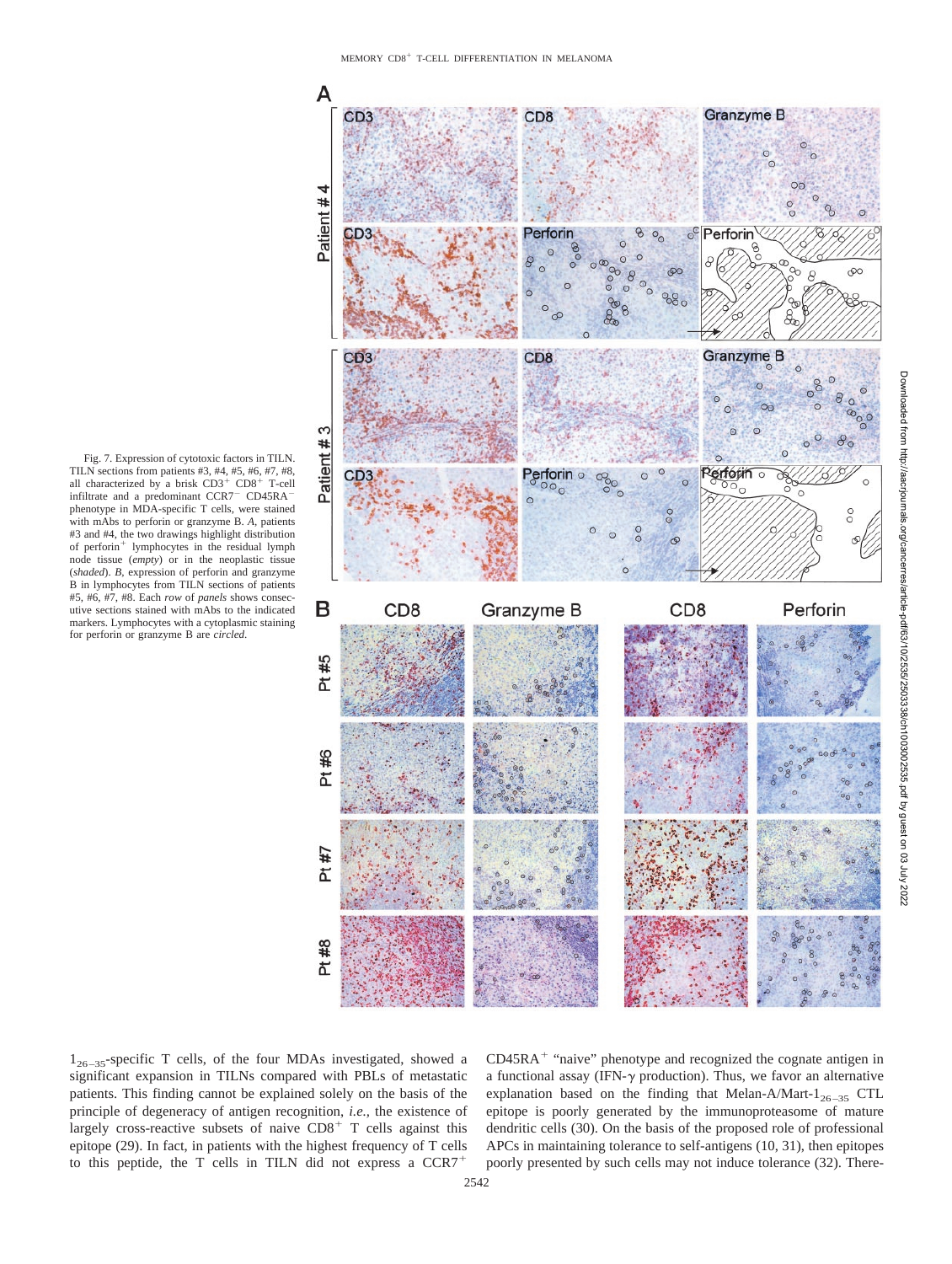

Fig. 8. Expression of perforin and granzyme B in TILN. Percentage of perforin<sup>+</sup> or granzyme  $B^+$  lymphocytes, expressed as a fraction of  $CD8^+$  cells, is lower inside (*empty*) than outside (*black*) the neoplastic tissue of TILN ( $P = 0.002$ , Mann Whitney *t* test) from patients #3, #4, #5, #6, #7, #8, as evaluated by immunohistochemistry in serial sections.

| Antigen expression on melanoma cells in TILN |  |  |  |
|----------------------------------------------|--|--|--|

| % Positive cells | <b>HI A-A2</b>    | Melan-A/Mart-1          | Gp100                                |  |  |
|------------------|-------------------|-------------------------|--------------------------------------|--|--|
| < 10%            | ೧೧೧               | 0000000000              | 0000                                 |  |  |
| 10-70%           | 00000<br>ПO       | 00000000                | 0000000000                           |  |  |
| >70%             | 000000000<br>nnnn | 00000000000<br>00000000 | 0000000000<br>0000000000<br>00000000 |  |  |

Fig. 9. Summary of HLA-A2 and MDA expression, by immunohistochemistry, on neoplastic cells from TILN isolated from patients with  $>1.5\%$  ( $\Box$ ) or <1.5% ( $\odot$ ) Melan-A/Mart-1-specific T cells in the metastatic lymph nodes.

fore, immunogenicity of Melan-A/Mart- $1_{26-35}$  may at least in part depend on direct antigen presentation at tumor site, after Melan-A/ Mart-1 protein processing through the constitutive proteasome of neoplastic cells.

The phenotypic and functional characteristics of the MDA-specific T-cell population found in TILNs of a group of metastatic patients are in agreement with a preterminally differentiated state, according to the model by Champagne *et al.* (12). However, this partial maturation of antitumor  $CD8<sup>+</sup>$  T cells took place only in a fraction of TILNs, as in the majority of lesions T cells directed to MDA or to tumor-restricted epitopes (such as MAGE-3 and NY-ESO-1 peptides) showed a predominant precursor phenotype  $(CCR7^+ CD45RA^+ CD27^+ CD28^+)$ and lacked of perforin. Furthermore, comparison of maturation phenotype of antigen-specific T cells in TILNs, by the CCR7/CD45RA and CD27/CD28 models, provided concordant evidence for the almost complete absence of T cells defined as "terminally differentiated"  $(i.e., CCR7 \text{ } CD45RA \text{ }^{+})$ , or in "late stage" of differentiation (*i.e.*,  $CD27$ <sup>-</sup> $CD28$ <sup>-</sup>), even in those patients where a partial maturation of MDA-specific T cells took place.

We observed that tumor-infiltrating lymphocytes in TILN lacked  $CD4<sup>+</sup>$  cells, although these cells were present in the residual lymph node tissue not invaded by neoplastic cells. This suggests that lack of CD4 T-cell help in the tumor tissue may prevent terminal differentiation of the infiltrating memory  $CDS<sup>+</sup> T$  cells, as suggested by Champagne *et al.* (12). However, the impact of the cytokine "milieu" of the tumor microenvironment should also be considered. For example, inadequate production, at tumor site, of cytokines such as IL-15 and IL-7, which play a major role in generation and homeostasis of memory  $CD8<sup>+</sup>$  T cells (33), could prevent efficient T-cell maturation.

Furthermore, by immunohistochemistry, in TILNs, we found that  $CD8<sup>+</sup>$  cells expressed a marker of cytolytic granules (TIA-1/GMP-17;



Fig. 10. Lack of tumor apoptosis in TILN containing a brisk infiltrate of  $CD3^+$   $CD8^+$ lymphocytes. Lymphocytes with a cytoplasmic staining for perforin (*Prf*) or granzyme B (*GrB*), and tumor cells staining for TUNEL are *circled*. The sections lacked areas of tumor necrosis. Furthermore, neoplastic cells did not show evidence for apoptosis, as TUNEL<sup>+</sup> neoplastic cells were either extremely rare or absent in the lesions, although many TUNEL<sup>+</sup> lymphocytes could be found in germinal centers (*grm. ctr.*) of the same TILN (pt #7, *bottom rightmost panel*). Each *row* of *panels* shows consecutive sections stained for the indicated markers.

2543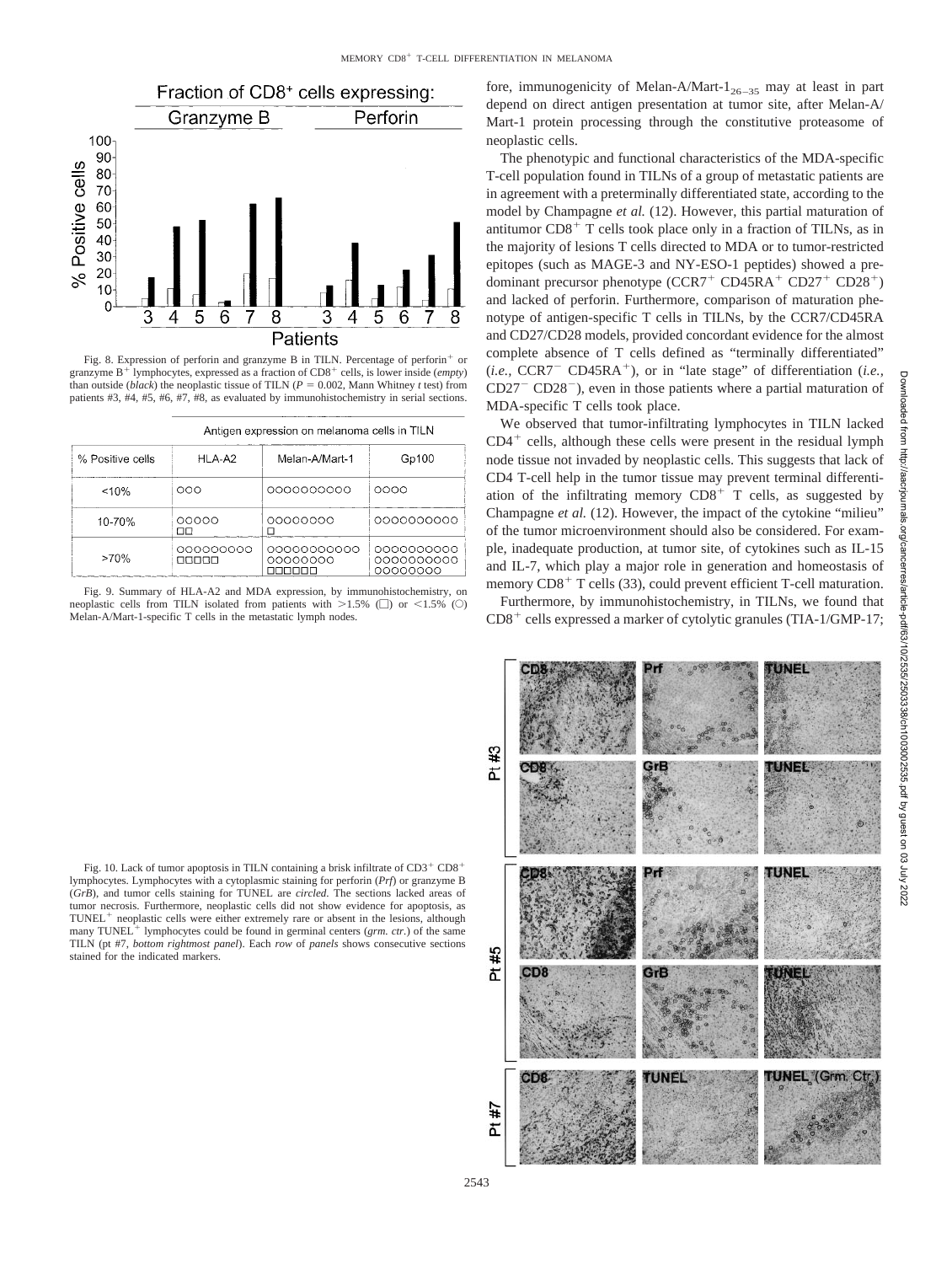Ref. 26), whereas perforin and granzyme B, two key proteins for CTL activity mediated by the granule exocytosis pathway (14), were expressed only in a fraction of these lymphocytes, and mainly in cells that surrounded the tumor, rather than in those that infiltrated it. These results are consistent with the hypothesis of incomplete maturation of the  $CD8<sup>+</sup>$  T lymphocytes that infiltrate the tumor. Furthermore, the expression of HLA-A2 and MDA on most neoplastic cells, in the lesions of patients with a predominant  $CCR7$ <sup>-</sup> CD45RA<sup>-</sup> CD27<sup>+</sup>  $CD28^-$  phenotype of the tetramer<sup>+</sup> T cells, suggests that lack of terminally differentiated  $CD8<sup>+</sup>$  T cells may not be attributable simply to loss of MHC and antigen expression on the tumor. On the other hand, the expression of HLA-A2 on the cell surface and the presence of MDA proteins in the cytoplasm, detected by immunohistochemistry, do not rule out the possibility that the neoplastic cells lack the specific HLA-A2-peptide complexes needed to promote differentiation of antigen-specific  $CD8<sup>+</sup>$  T cells. An alternative explanation for the low expression of cytotoxic factors in the  $CD8<sup>+</sup>$  cells in TILN is degranulation, but this is not supported by the results on TIA-1/ GMP-17 staining. In fact, no membrane staining for TIA-1/GMP-17 was detected, as it occurs when degranulation takes place (26), as the staining for this marker was always granular and associated with the cytoplasm. In addition, we never observed perforin or granzyme B expression associated with neoplastic cells, as it has been described in nodal metastasis of breast and lung tumors (34), where it indicates degranulation from the infiltrating lymphocytes and transfer of cytotoxic factors to neoplastic cells.

The markedly reduced expression of perforin and granzyme B, among infiltrating  $CDS<sup>+</sup> T$  cells, suggests that tumor cell destruction by infiltrating T cells is markedly impaired even in those lesions where partial differentiation of  $CD8<sup>+</sup>$  T cells directed to MDA epitopes took place. In agreement with this possibility, by TUNEL staining for apoptosis, or by morphological analysis for tumor necrosis and/or regression, we did not find evidence for tumor cell destruction in the TILN. Taken together, these findings have implications not only for the understanding of the natural evolution of human melanoma, but even for the design of immune intervention approaches to therapy. The activation and/or boosting of T cell-mediated immune response to melanoma antigens, through vaccines, may need to be coupled with efficient means to promote efficient  $CD8<sup>+</sup>$  T-cell maturation in the tumor tissue. To this end the use of adjuvants that may promote CTL maturation, such as cytokines as IL-2 and IL-15, may lead to increased efficacy of melanoma vaccines.

### **ACKNOWLEDGMENTS**

We thank the National Institute of Allergy and Infectious Diseases Tetramer facility and NIH AIDS Research and Reference Reagent Program (Bethesda, MD) for providing tetramers of HLA-A\*0201/with peptides from MDA and Flu-matrix epitopes, and Dr. Giulio C. Spagnoli (University of Basel, Basel, Switzerland) for providing anti-NY-ESO-1 monoclonal antibody. We also thank the melanoma patients for their generous participation in this research project.

#### **REFERENCES**

- 1. Rosenberg, S. A. Progress in human tumour immunology and immunotherapy. Nature (Lond.), *411:* 380–384, 2001.
- 2. Houghton, A. N., Gold, J. S., and Blachere, N. E. Immunity against cancer: lessons learned from melanoma. Curr. Opin. Immunol., *13:* 134–140, 2001.
- 3. Clark, W. H., Jr., Elder, D. E., Guerry, D., 4th, Braitman, L. E., Trock, B. J., Schultz, D., Synnestvedt, M., and Halpern, A. C. Model predicting survival in stage I melanoma based on tumor progression. J. Natl. Cancer Inst., *81:* 1893–1904, 1989.
- 4. Mihm, M., Clemente, C., and Cascinelli, N. Tumor infiltrating lymphocytes in lymph node melanoma metastases: a histopathologic prognostic indicator and an expression of local immune response. Lab. Investig., *74:* 43–47, 1996.
- 5. Shankaran, V., Ikeda, H., Bruce, A. T., White, J. M., Swanson, P. E., Old, L. J., and Schreiber, R. D. IFN $\gamma$  and lymphocytes prevent primary tumour development and shape tumour immunogenicity. Nature (Lond.), *410:* 1107–1111, 2001.
- 6. Burnet, F. M. The concept of immunologic surveillance. Prog. Exp. Tumor Res., *13:* 1–27, 1970.
- 7. Ochsenbein, A. F., Sierro, S., Odermatt, B., Pericin, M., Karrer, U., Hermans, J., Hemmi, S., Hengartner, H., and Zinkernagel, R. M. Roles of tumour localization, second signals and cross priming in cytotoxic T cell induction. Nature (Lond.), *411:* 1058–1064, 2001.
- 8. Romero, P., Dunbar, P. R., Valmori, D., Pittet, M., Ogg, G. S., Rimoldi, D., Chen, J. L., Lienard, D., Cerottini, J. C., and Cerundolo, V. *Ex-vivo* staining of metastatic lymph nodes by class I major histocompatibility complex tetramers reveals high numbers of antigen-experienced tumor-specific cytolytic T lymphocytes. J. Exp. Med., *188:* 1641–1650, 1998.
- 9. Anichini, A., Molla, A., Mortarini, R., Tragni, G., Bersani, I., Di Nicola, M., Gianni, A. M., Pilotti, S., Dunbar, R., Cerundolo, V., and Parmiani, G. An expanded peripheral T cell population to a cytotoxic T lymphocyte (CTL)-defined, melanocytespecific antigen in metastatic melanoma patients impacts on generation of peptidespecific CTLs but does not overcome tumor escape from immune surveillance in metastatic lesions. J. Exp. Med., *190:* 651–667, 1999.
- 10. Steinman, R. M., and Nussenzweig, M. C. Inaugural Article: avoiding horror autotoxicus: the importance of dendritic cells in peripheral T cell tolerance. Proc. Natl. Acad. Sci. USA, *99:* 351–358, 2002.
- 11. Pardoll, D. T cells and tumors. Nature (Lond.), *411:* 1010–1012, 2001.
- 12. Champagne, P., Ogg, G. S., King, A. S., Knabenhans, C., Ellefsen, K., Nobile, M., Appay, V., Rizzardi, G. P., Fleury, S., Lipp, M., Forster, R., Rowland-Jones, S., Sekaly, R. P., McMichael, A. J., and Pantaleo, G. Skewed maturation of memory HIV-specific CD8 T lymphocytes. Nature (Lond.)*, 410*: 106–111, 2001.
- 13. Appay, V., Dunbar, P. R., Callan, M., Klenerman, P., Gillespie, G. M., Papagno, L., Ogg, G. S., King, A., Lechner, F., Spina, C. A., Little, S., Havlir, D. V., Richman, D. D., Gruener, N., Pape, G., Waters, A., Easterbrook, P., Salio, M., Cerundolo, V., McMichael, A. J., and Rowland-Jones, S. L. Memory CD8+ T cells vary in differentiation phenotype in different persistent virus infections. Nat. Med., *8:* 379–385, 2002.
- 14. Kagi, D., Vignaux, F., Ledermann, B., Burki, K., Depraetere, V., Nagata, S., Hengartner, H., and Golstein, P. Fas and perforin pathways as major mechanisms of T cell mediated cytotoxicity. Science (Wash. DC)*, 265*: 528–530, 1994.
- 15. Balch, C. M., Buzaid, A. C., Soong, S. J., Atkins, M. B., Cascinelli, N., Coit, D. G., Fleming, I. D., Gershenwald, J. E., Houghton, A., Kirkwood, J. M., McMasters, K. M., Mihm, M. F., Morton, D. L., Reintgen, D. S., Ross, M. I., Sober, A., Thompson, J. A., and Thompson, J. F. Final version of the American Joint Committee on Cancer staging system for cutaneous melanoma. J. Clin. Oncol., *19:* 3635–3648, 2001.
- 16. Valmori, D., Fonteneau, J. F., Lizana, C. M., Gervois, N., Lienard, D., Rimoldi, D., Jongeneel, V., Jotereau, F., Cerottini, J. C., and Romero, P. Enhanced generation of specific tumor-reactive CTL *in vitro* by selected Melan-A/Mart-1 immunodominant peptide analogues. J. Immunol., *160:* 1750–1758, 1998.
- 17. Kawakami, Y., Eliyahu, S., Sakaguchi, K., Robbins, P. F., Rivoltini, L., Yannelli, J. R., Appella, E., and Rosenberg, S. A. Identification of the immunodominant peptides of the MART-1 human melanoma antigen recognized by the majority of HLA-A2-restricted tumor infiltrating lymphocytes. J. Exp. Med., *180:* 347–352, 1994.
- 18. Kawakami, Y., Eliyahu, S., Jennings, C., Sakaguchi, K., Kang, X., Southwood, S., Robbins, P. F., Sette, A., Appella, E., and Rosenberg, S. A. Recognition of multiple epitopes in the human melanoma antigen gp100 by tumor-infiltrating T lymphocytes associated with *in vivo* tumor regression. J. Immunol., *154:* 3961–3968, 1995.
- 19. Skipper, J. C., Hendrickson, R. C., Gulden, P. H., Brichard, V., Van Pel, A., Chen, Y., Shabanowitz, J., Wolfel, T., Slingluff, C. L., Boon, T., Hunt, D. F., and Engelhard, V. H. An HLA-A2-restricted tyrosinase antigen on melanoma cells results from posttranslational modification and suggests a novel pathway for processing of membrane proteins. J. Exp. Med., *183:* 527–534, 1996.
- 20. Morrison, J., Elvin, J., Latron, F., Gotch, F., Moots, R., Strominger, J. L., and McMichael, A. Identification of the nonamer peptide from influenza A matrix protein and the role of pockets of HLA-A2 in its recognition by cytotoxic T lymphocytes. Eur. J. Immunol., *22:* 903–907, 1992.
- 21. Van der Bruggen, P., Bastin, J., Gajewski, T., Coulie, P. G., Boel, P., De Smet, C., Traversari, C., Townsend, A., and Boon, T. A. peptide encoded by human gene MAGE-3 and presented by HLA-A2 induces cytolytic T lymphocytes that recognize tumor cells expressing MAGE-3. Eur. J. Immunol., *24:* 3038–3043, 1994.
- 22. Jager, E., Chen, Y. T., Drijfhout, J. W., Karbach, J., Ringhoffer, M., Jager, D., Arand, M., Wada, H., Noguchi, Y., Stockert, E., Old, L. J., and Knuth, A. Simultaneous humoral and cellular immune response against cancer-testis antigen NY-ESO-1: definition of human histocompatibility leukocyte antigen (HLA)-A2-binding peptide epitopes. J. Exp. Med., *187:* 265–270, 1998.
- 23. Russo, C., Ng, A. K., Pellegrino, M. A., and Ferrone, S. The monoclonal antibody CR11-351 discriminates HLA-A2 variants identified by T cells. Immunogenetics, *18:* 23–35, 1983.
- 24. Resnick, M. B., Sabo, E., Kondratev, S., Kerner, H., Spagnoli, G. C., and Yakirevich, E. Cancer-testis antigen expression in uterine malignancies with an emphasis on carcinosarcomas and papillary serous carcinomas. Int. J. Cancer, *101:* 190 –195, 2002.
- 25. Rogers, P. R., Dubey, C., and Swain, S. L. Qualitative changes accompany memory T cell generation: faster, more effective responses at lower doses of antigen. J. Immunol., *164:* 2338–2346, 2000.
- 26. Medley, Q. G., Kedersha, N., O'Brien, S., Tian, Q., Schlossman, S. F., Streuli, M., and Anderson, P. Characterization of GMP-17, a granule membrane protein that moves to the plasma membrane of natural killer cells following target cell recognition. Proc. Natl. Acad. Sci. USA, *93:* 685–689, 1996.

Downloaded from http://aacrjournals.org/cancerres/article-pdf/63/10/2535/2503338/ch1003002535.pdf by guest on 03 July 2022

.org/cancerres/article-pdf/63/10/2535/2503338/ch1003002535.pdf by guest

 $\overline{a}$ 8 **Ainr** 2022

Downloaded from http://aacrjournals